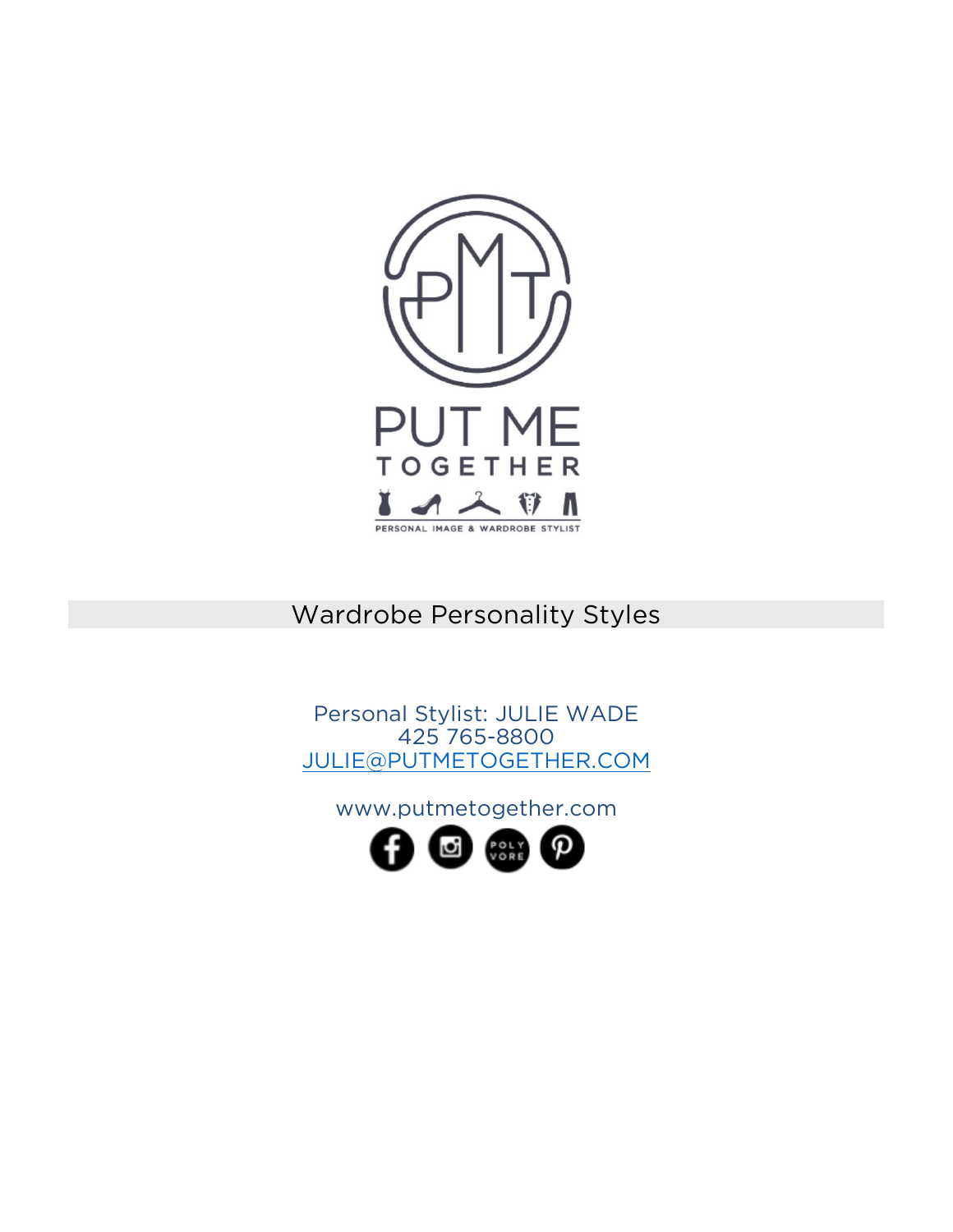#### PUT ME TOGETHER!

| PUT ME TUULTITER! |                                                                                                        |
|-------------------|--------------------------------------------------------------------------------------------------------|
|                   | Classic - tasteful, graceful, full coverage, no fads, no trends, simple pairings for a poised and      |
|                   | chic vibe.                                                                                             |
|                   | Icons: Audrey Hepburn or Kate Middleton                                                                |
|                   | Shop: Talbots, Anne Taylor or Banana Republic                                                          |
|                   | Edgy - a little rock-n-roll, ready to break some rules. Mixing darker shades, heavier fabrics and      |
|                   | textiles, marked by moto, moody florals with boots, adding leather or studs.                           |
|                   | Icons: Pink or Gwen Stefani.                                                                           |
|                   | Shop: ALLSAINTS, zara                                                                                  |
|                   |                                                                                                        |
|                   | Pin-up - sex appeal with a 40's 50's silhouette. Slightly risqué, with a little rock-a-billy, combines |
|                   | curves and a couple polka dots. Marked by tight fit, jet black or platinum blonde, vivid red lips      |
|                   | and a red bandana.                                                                                     |
|                   | Icons: Marilyn Monroe or Dita Von Tesse                                                                |
|                   | Shop: Wheels & Dollbaby, Cats Like Us                                                                  |
|                   | Vintage - slight throw back, the feel of raiding your mothers grandmothers closet, paired with         |
|                   | contemporary fit or accessories.                                                                       |
|                   | Icons: Joan Crawford or Reece Witherspoon                                                              |
|                   | Shop: DKNY, Levi's                                                                                     |
|                   |                                                                                                        |
|                   | Girly - uber feminine with a touch of precious. Fabrics and details of frilly, lacy, ribbons and       |
|                   | bows, pastels and pinks, touches of fur or feathers, tulle, sequins or rhinestones all help to draw    |
|                   | the eye and project this demure, girlish style.                                                        |
|                   | Icons: Lauren Conrad, Alicia Silverstone                                                               |
|                   | Shop: Kate Spade, Lauren Conrad for Kohl's                                                             |

(AM)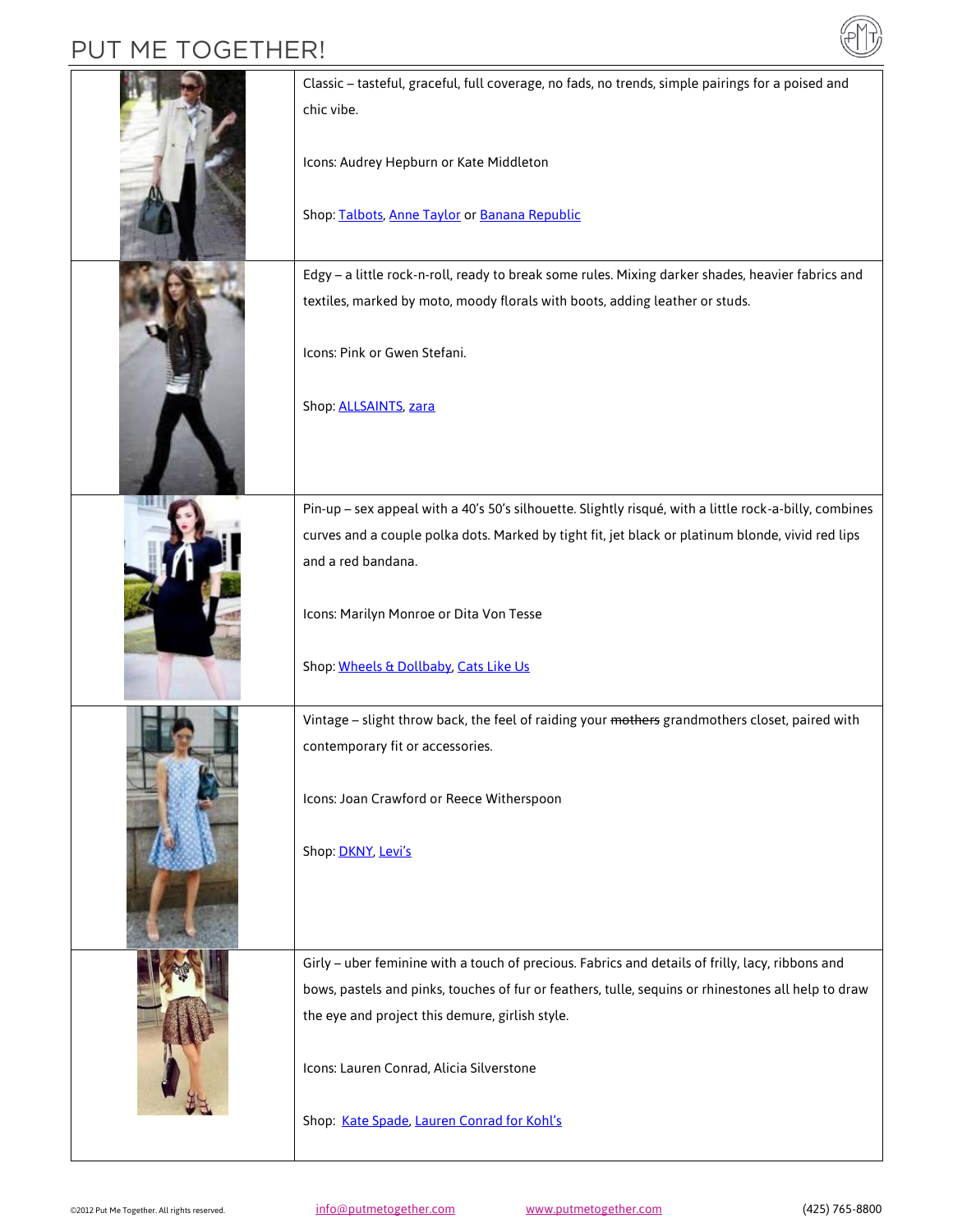### DI IT ME TOCETHEDI

| PUT ME TOGETHER! |                                                                                                                                         |
|------------------|-----------------------------------------------------------------------------------------------------------------------------------------|
|                  | Masculine - blending feminine and masculine balances fabric with fit, classic suiting pieces with                                       |
|                  | visual textures, patterns and cut, adds some structure to flow.<br>Icons: Katherine Hepburn or Ellen DeGeneres                          |
|                  | Shop: Vince, Calvin Klein                                                                                                               |
|                  | Experimental - avante guarde, architectural, pushing the boundaries for the sake of fashion art.                                        |
|                  | Icons: Rhianna or David Bowie                                                                                                           |
|                  | Shop: Helmut Lang, John Galliano                                                                                                        |
|                  | Festival - harkening back to the free flow of the 70's the loose fitting, 'just threw this on' vibe of                                  |
|                  | a peasant blouse or bell bottoms, brings you back to Woodstock. Marked by gauzy, floral, loose                                          |
|                  | fitting dresses, vests over t-shirts, long layering necklaces and suede ankle boots - peace man.<br>Icons: Stevie Nicks, Julie Sariñana |
|                  | Shop: free people, madewell, Lucky                                                                                                      |
|                  | Contemporary - sometimes quite serious, always on point, these are the folks that study their                                           |
|                  | fashion and their mood every day. Marked by clean lines, modern fit, worn correctly, without                                            |
|                  | breaking rules.                                                                                                                         |
|                  | Icons: Victoria Beckham, Jackie Kennedy                                                                                                 |
|                  | Shop: scotch & soda, Tibi                                                                                                               |
|                  | Quirky - showing personality on your sleeve, literally. A mish mash of colors, patterns, unusual                                        |
|                  | adornments or embellishments. These folks can be the 'life of the party'!                                                               |
|                  | Icons: Betsy Johnson or Cindy Lauper                                                                                                    |
|                  | Shop: anthropologie, zulily                                                                                                             |
|                  |                                                                                                                                         |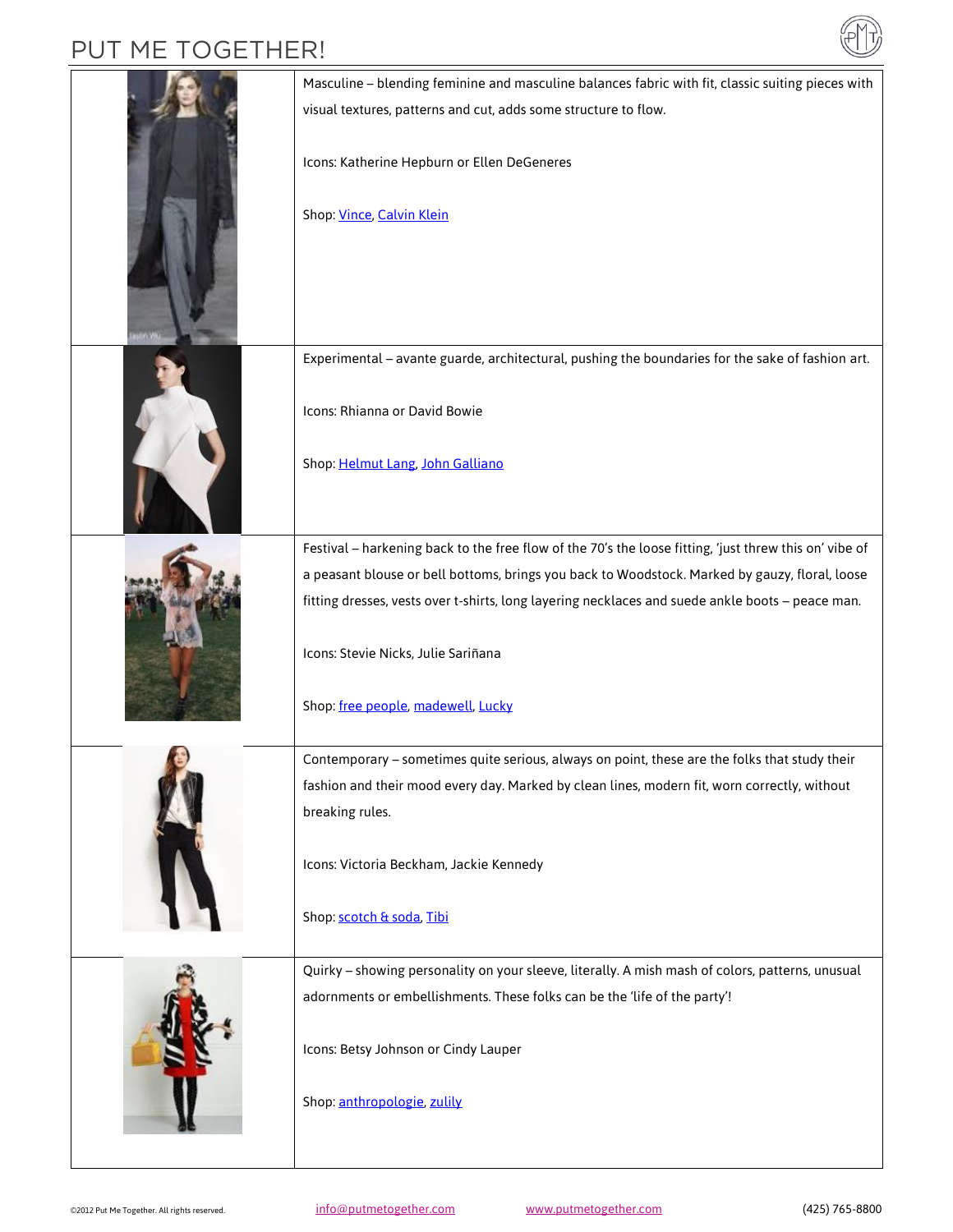### PUT ME TOGETHER!



| Outdoorsy - ready for a hike or a rainy day, no fuss, no muss, this fashion is ultra-comfy, ready to<br>sit by the fire and roast marshmallows. Marked by flannel, hiking boots, army green field coats.<br>Icons: Eddie Vedder, Drew Barrymore<br>Shop: Eddie Bauer, REI |
|---------------------------------------------------------------------------------------------------------------------------------------------------------------------------------------------------------------------------------------------------------------------------|
| Preppy - collegiate and sometimes nautical, marked by argyle, penny loafers, collared shirts<br>and khaki's.<br>Icons: Taylor Swift or Emma Watson<br>Shop: jcrew or The Gap                                                                                              |
| Haute Couture - extremely luxurious in form, function and fit. The highest attention to designer<br>detailing, first-to-market, pret-a-porter, just off the runway.<br>Icons: Sarah Jessica Parker or Angelina Jolie<br>Shop: Chanel, Louis Vuitton, Gucci                |
| Sporty - also known as 'athleisure' combines gym inspired fit, detail and fabrics with a nod<br>towards the 'music on the street'.<br>Icons: Elle McPherson, Christy Brinkley<br>Shop: Tommy Hilfiger, Adidas                                                             |